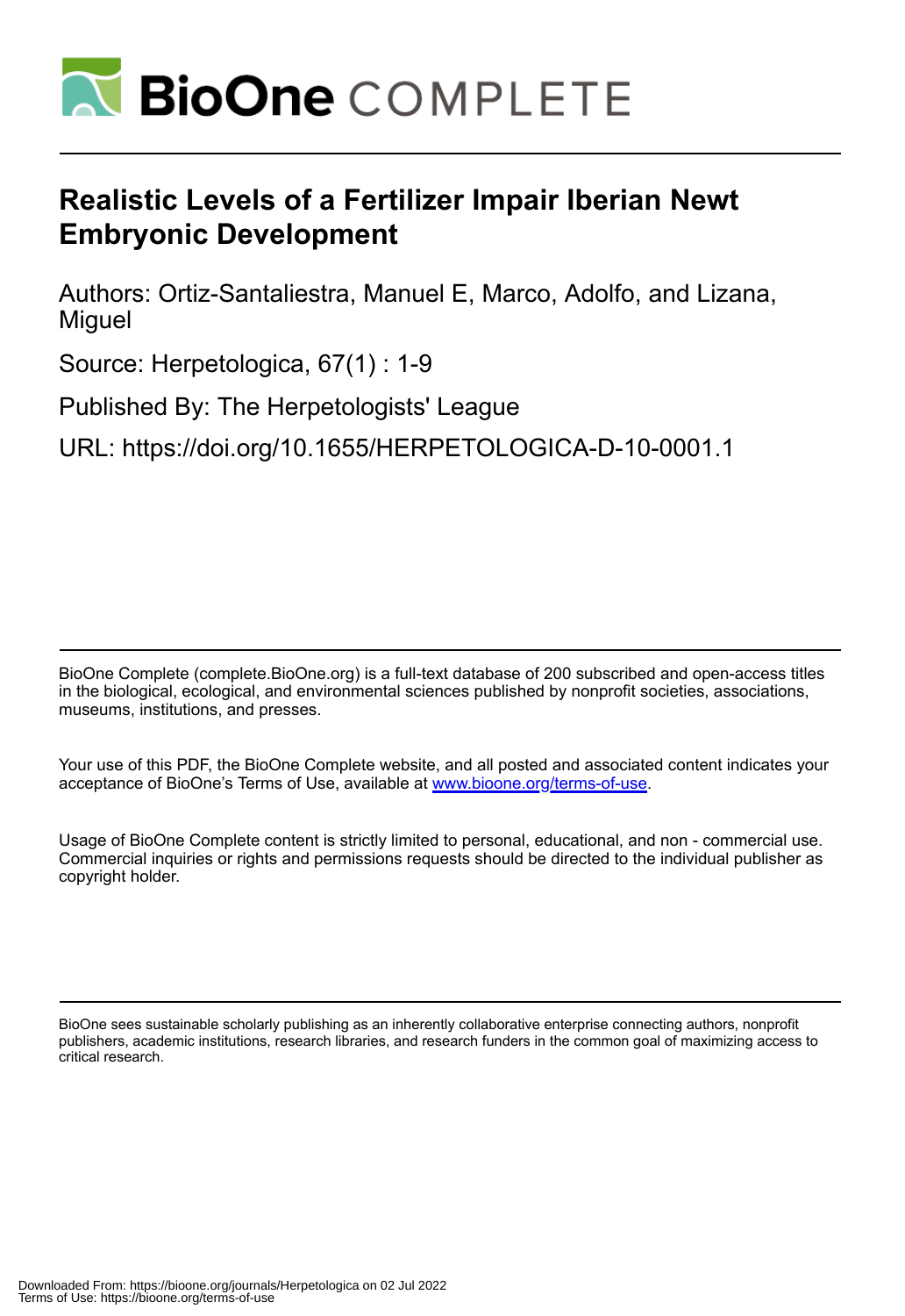# HERPETOLOGICA

VOL. 67 MARCH 2011 NO. 1

Herpetologica, 67(1), 2011, 1–9  $© 2011$  by The Herpetologists' League, Inc.

### REALISTIC LEVELS OF A FERTILIZER IMPAIR IBERIAN NEWT EMBRYONIC DEVELOPMENT

MANUEL E. ORTIZ-SANTALIESTRA $^{1,4},$  Adolfo Marco<sup>2</sup>, and Miguel Lizana $^3$ 

<sup>1</sup>Instituo de Investigación en Recursos Cinegéticos UCLM-CSIC-JCCM, Ciudad Real, 13071, Spain<br><sup>2</sup>Estación Biológica de Doñana CSIC, Sevilla, 41099, Spain Estación Biológica de Doñana CSIC, Sevilla, 41092, Spain<br><sup>3</sup>Universidad de Salamanca, Salamanca, <sup>37007</sup>, Spain  ${}^{3}$ Universidad de Salamanca, Salamanca, 37007, Spain

ABSTRACT: A wide variety of agricultural chemicals with potential to affect amphibian health are released into the environment daily. Most of these chemicals are xenobiotic compounds that are highly toxic to embryos, tadpoles, and terrestrial stages. Other substances that occur in pristine environments at harmless concentrations, such as inorganic nitrogenous compounds, may reach potentially toxic levels as a consequence of certain human activities, including the application of fertilizers. Most of the studies that analyze the effects of inorganic nitrogen on amphibian embryos are conducted with anurans, whereas little information exists regarding urodeles. Embryos of newts and salamanders usually exhibit longer times to hatch than frogs and toads. A longer hatching time results in a longer exposure of embryos to diffuse environmental pollution and therefore a higher risk of suffering toxic effects during the embryonic stage. We demonstrate that ammonium nitrate, a widely used nitrogenous fertilizer, at concentrations used in areas of high agricultural intensity, affects embryonic development of the Iberian newt (Lissotriton boscai). Although ammonium nitrate did not have significant lethal effects, it reduced the growth rate of exposed embryos, which were 9.6% smaller than controls. Hatching synchrony remained similar across treatments, and hatching date was not affected by ammonium nitrate, indicating that the effect on growth was not timedependent. Researchers have demonstrated fitness costs in smaller than average tadpoles, suggesting that ammonium nitrate exposure could have long-term negative consequences for the Iberian newt.

Key words: Amphibians; Embryonic development; Environmental pollution; Hatching traits; Lissotriton boscai; Nitrogen fertilizers

ENVIRONMENTAL pollution is listed among the primary causes of global amphibian decline (e.g., Beebee and Griffiths, 2005). Most amphibian ecotoxicological studies are focused on the analysis of the effects of xenobiotic compounds, artificial substances whose presence in the environment is a consequence of human activities. Xenobiotic compounds have received special attention because their toxicity is usually high and their mechanisms of action are sometimes unknown or poorly understood (e.g., Mann et al., 2009). However, some chemicals that occur naturally in pristine environments at harmless levels also may cause serious damage to organisms when their concentrations become excessively high. One of the most typical cases of potential toxicity by excess is that of inorganic nitrogen (Driscoll, 2003; Galloway et al., 2002).

The input of chemical fertilizers constitutes the main anthropogenic source of nitrogen to the environment (Vitousek et al., 1997), and this use of fertilizers has increased disproportionately over the past five decades in response to demands for food and fiber crops (Holland et al., 2005). Much of the nitrogen applied as fertilizer is not used by plants at the point of application and can flow laterally over impermeable soil layers, or via groundwater basins, into freshwater lakes or rivers (Crews <sup>4</sup> CORRESPONDENCE: e-mail, manuele.ortiz@uclm.es and Peoples, 2004). In aquatic ecosystems,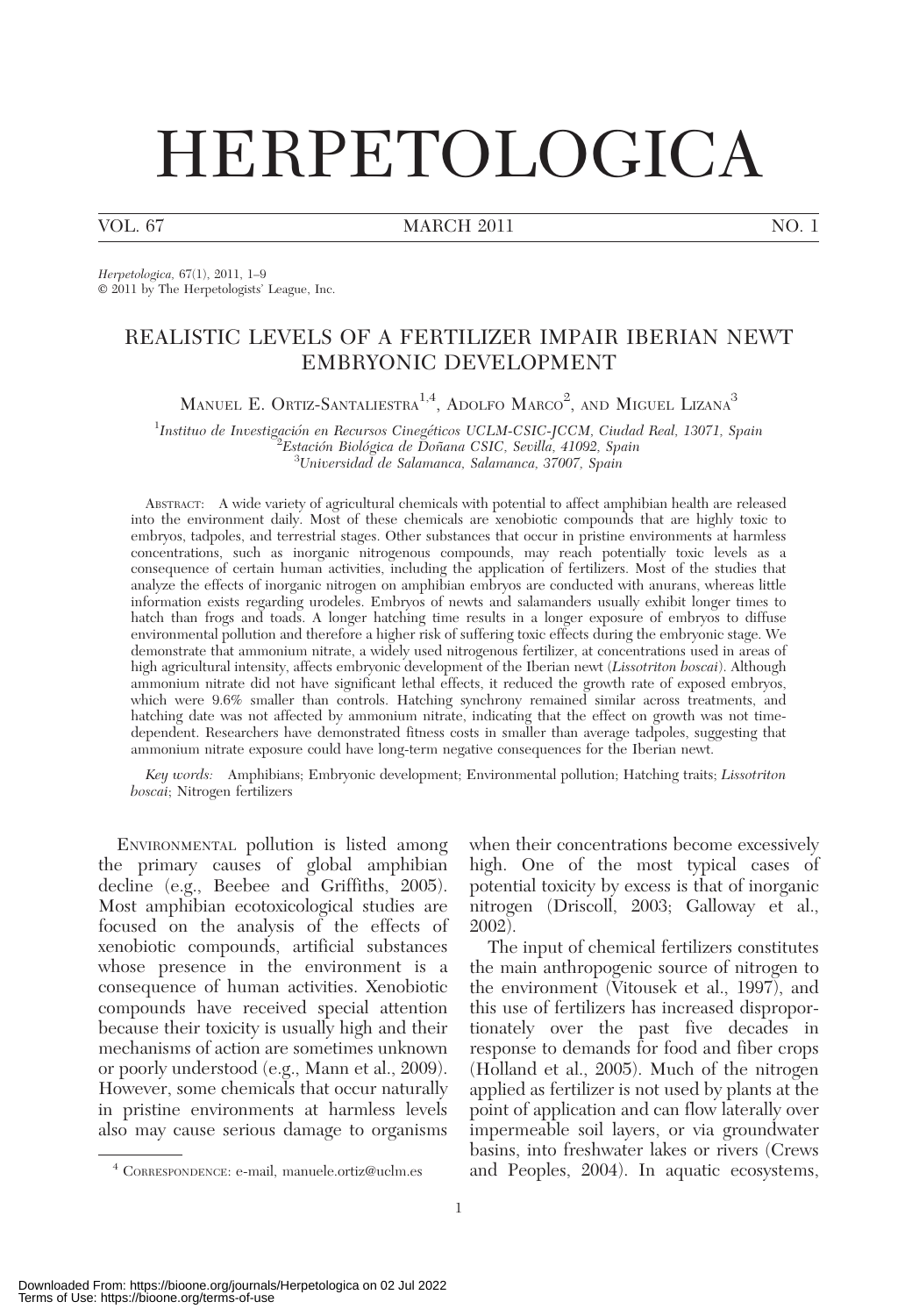excess inorganic nitrogen can cause declines in species richness and changes in community composition via increased productivity, acidification, or direct toxicity on certain organisms (Camargo and Alonso, 2006).

Excess nitrogen in water bodies can seriously harm amphibian aquatic stages (e.g., Ortiz et al., 2004). Embryos and tadpoles may be more sensitive to water pollution than other aquatic vertebrates due to their permeable skin (Beebee, 1996). In addition, the gelatinous envelope that protects eggs from mechanical damage is permeable to many chemical substances (Dunson et al., 1992). Moreover, fields are often fertilized in spring, at the same time that amphibians from temperate regions are breeding and then laying their eggs. Environmentally realistic ammonium  $(N\widetilde{H}_4^+)$  or nitrate  $(N\widetilde{O}_3^-)$  concentrations in water bodies influenced by agricultural activities are likely to damage amphibian eggs and larvae (Marco and Ortiz-Santaliestra, 2009, and references therein). For example, Ballester (2003) reported environmental concentrations of nitrate (expressed as nitrogen from nitrate) up to  $36.6 \text{ mg } \text{N-NO}_3^-$ /L in water bodies in which amphibians breed in southeastern Spain. These concentrations have been demonstrated to cause anorexia on Pelophylax perezi tadpoles inhabiting those polluted environments (Egea-Serrano et al., 2009).

An excess of inorganic nitrogen could affect amphibian embryos in several ways. For example, cations such as ammonium inhibit the hatching enzyme responsible for degradation of the egg membrane, which allows the elongation of the inner space of the egg over time (Yoshizaki, 1978). Hence, inhibition of the enzyme limits the space available for the embryo to grow. As a consequence, the embryo can suffer spinal curvatures that lead to anatomical malformations and ultimately to death (Freda and Dunson, 1985). The assimilation of nitrate or ammonium ions forces organisms to activate detoxification mechanisms to eliminate the excess nitrogen from the body. Although no published information exists on nitrogen detoxification mechanisms in amphibian embryos, tadpoles use a variety of pathways that require high inputs of energy (Wright and Wright, 1996). Such an energetically costly mechanism likely affects growth and could therefore lead to smaller hatchlings, potentially compromising survival during the larval stage (Semlitsch and Gibbons, 1990). In addition, nitrate that is ingested (which could apply to hatchlings or older individuals but not embryos) may be reduced to nitrite  $(NO<sub>2</sub><sup>-</sup>)$  in the large intestine where it then enters the bloodstream (Kross et al., 1992). In the blood, nitrite reacts with hemoglobin and oxidizes ferrous iron to ferric iron, thus producing methemoglobin. Methemoglobin cannot bind or transport oxygen and thus causes tissue hypoxia and death (Huey and Beitinger, 1980).

We hypothesize that ammonium and nitrate found in areas of high fertilizer use might reduce the survival and delay growth and development of urodele embryos. Although there is a growing body of literature reporting the negative effects of inorganic nitrogen on amphibian embryos (e.g., Diamond et al., 1993; Jofre and Karasov, 1999; Jofre et al., 2000; Massal et al., 2007; Puglis and Boone, 2007; Schuytema and Nebeker, 1999a), the information regarding urodeles is still very scarce. The published papers indicate a high tolerance of salamander embryos to inorganic nitrogen in terms of mortality. Laposata and Dunson (1998) observed that mortality rate of Ambystoma maculatum and A. jeffersonianum exposed to nitrate concentrations from 0 to 9.03 mg N–  $NO<sub>3</sub><sup>-</sup>/L$  did not vary significantly. Meredith and Whiteman (2008) did not find significant mortality of A. *mexicanum* embryos at 500 mg  $N-NO<sub>3</sub><sup>-</sup>/L$ . Griffis-Kyle and Ritchie (2007) exposed A. tigrinum embryos to average concentrations of 18 mg N/L (combining ammonium, nitrate, and nitrite) in field enclosures and found no significant mortality either. Ortiz-Santaliestra et al. (2007, 2011) found no lethal effects of ammonium nitrate  $(NO<sub>3</sub>NH<sub>4</sub>)$  at 45.2 mg N-NH<sub>4</sub><sup>+</sup>/L on Triturus pygmaeus and Chioglossa lusitanica embryos. Even when nitrite, a more toxic form than nitrate or ammonium, has been used as nitrogen source, little effects on embryonic mortality have been reported. Griffis-Kyle (2005) exposed A. tigrinum tigrinum eggs to nitrite concentrations between 0 and 6.1 mg  $N-NO<sub>2</sub><sup>-</sup>/L$ , and he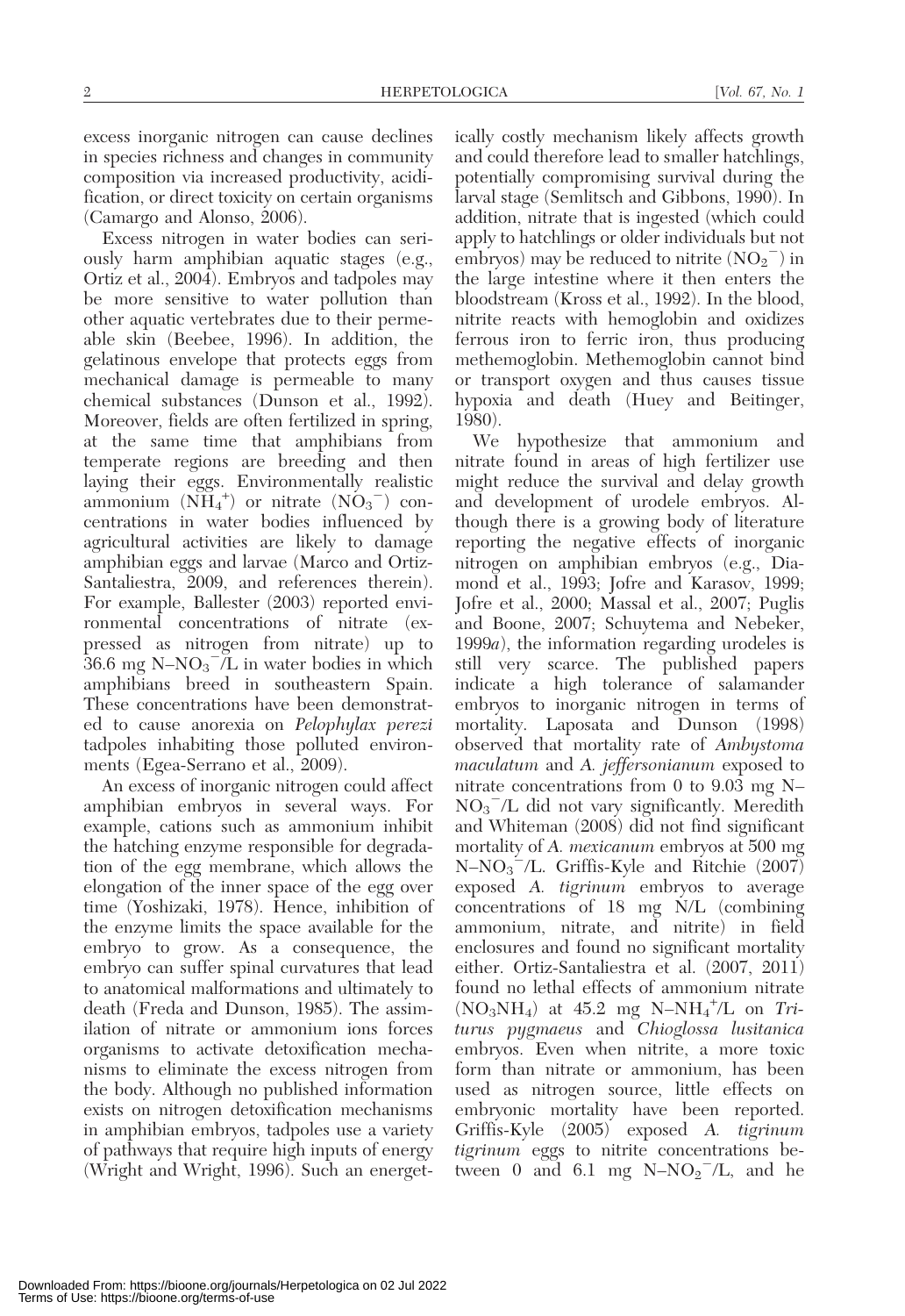observed no effects during the embryonic stage, with hatching rates always  $>86\%$ ; however, exposure as embryos significantly reduced larval survival, demonstrating a delayed effect on mortality.

Sublethal effects of inorganic nitrogen on urodele embryos have been reported more often than lethal effects. Ortiz-Santaliestra et al. (2007) observed that ammonium nitrate at 45.2 mg N–NH4 + /L reduced length and developmental stage at hatching of Triturus pygmaeus. Meredith and Whiteman (2008) showed that the higher nitrate concentrations they used  $(300-500 \text{ mg N-NO<sub>3</sub><sup>-</sup>/L)$  delayed hatching of A. mexicanum larvae. Ortiz et al. (2004) exposed Pleurodeles waltl to 45.2 mg  $N-NH_4^+/\overline{L}$  as ammonium nitrate for 15 d, from embryos to early larval stages; the fertilizer reduced the growth rates of individuals, although whether this effect occurred during the embryonic or during the larval exposure could not be elucidated. Similar results have been obtained when analyzing the sublethal effects of nitrite on urodele embryos. Griffis-Kyle (2007) observed that nitrite increased A. tigrinum hatching asynchrony by delaying hatching at concentrations  $\leq 2$  mg  $N-\text{NO}_2^{\degree}$ /L and accelerated hatching at concentrations above that level. Developmental stage and length at hatching of A. tigrinum also were negatively affected by nitrite levels up to 6.1 mg  $N-NO_2^-/L$  (Griffis-Kyle, 2007).

Our objectives were to test the effects of ammonium nitrate, one of the most commonly used fertilizers worldwide, at concentrations found in areas of high fertilizer use on survival, growth, and development of Iberian newt (Lissotriton boscai). Lissotriton boscai may be especially sensitive to aquatic nitrogen pollution because it is primarily aquatic, and it has become rare in areas of intense agricultural activity in Spain and Portugal (Díaz-Paniagua, 2009), both of which suggest that it has high sensitivity to certain agrochemicals. In addition, inorganic nitrogen is toxic to adult L. boscai during their terrestrial life (Ortiz-Santaliestra et al., 2005), and it changes their reproductive behavior by shortening the duration of male's tail-fanning movements and by decreasing female responsiveness during courtship (Ortiz-Santaliestra et al., 2009).

#### MATERIALS AND METHODS

The embryos tested in the experiment were laid by females collected from a natural area and kept in captivity for a few days. Ten L. boscai gravid females were collected in March 2004 from a pond in Miranda del Castañar (Salamanca, Spain:  $40^{\circ}29'12''N$ ,  $5^{\circ}59'39''W$ ; datum WGS84) in the low part of a mountain valley covered by oak (*Quercus* spp.) and chestnut (Castanea spp.) trees with a humid Mediterranean climate. Nitrate and ammonium levels were measured at the moment of newt collection by titration methods (tests Visocolor ECO 931041 and 931008, respectively; Macherey-Nagel®, Düren, Germany). Nitrate concentrations varied from 1.7 to 2.3 mg  $N-NO<sub>3</sub><sup>-</sup>/L$ , whereas ammonium varied from 0.2 to 0.4 mg  $N-NH_4^+/\text{L}$ . We used newts from this pool because the low nitrogen levels permitted us to avoid possible phenomena of local adaptation by individuals to excessive inorganic nitrogen. Gravid females were recognized by observing the formed eggs through the skin in the inguinal region. The average mass of females was 1.75 g (range,  $1.22-2.27$  g) and the average snoutvent length (SVL) was 38.7 mm (range, 36.6– 40.3 mm). The females were transported to the laboratory and placed individually in aquaria with 3 L of water that was filtered with activated carbon. Air temperature in the laboratory was kept at  $20 \pm 1$ °C, and windows provided exposure to the natural photoperiod. Newts were kept in the aquaria for 3 d, during which they were fed daily with frozen chironomid larvae (MBF Bvba, Essen, Belgium). Every day, we collected the eggs that were laid. We did not find any relationship between female's mass and number of eggs laid, although given the short period during which newts were kept in the laboratory, this does not necessarily represent what would happen if we had considered the whole reproductive period.

The experiments were performed in 12 aquaria containing 0.5 L of water filtered with activated carbon to remove nitrate, ammonium, and chloride. In each aquarium, we placed five eggs that had been laid by different females and that were selected randomly to remove female-related biases. Experimental aquaria were randomly assigned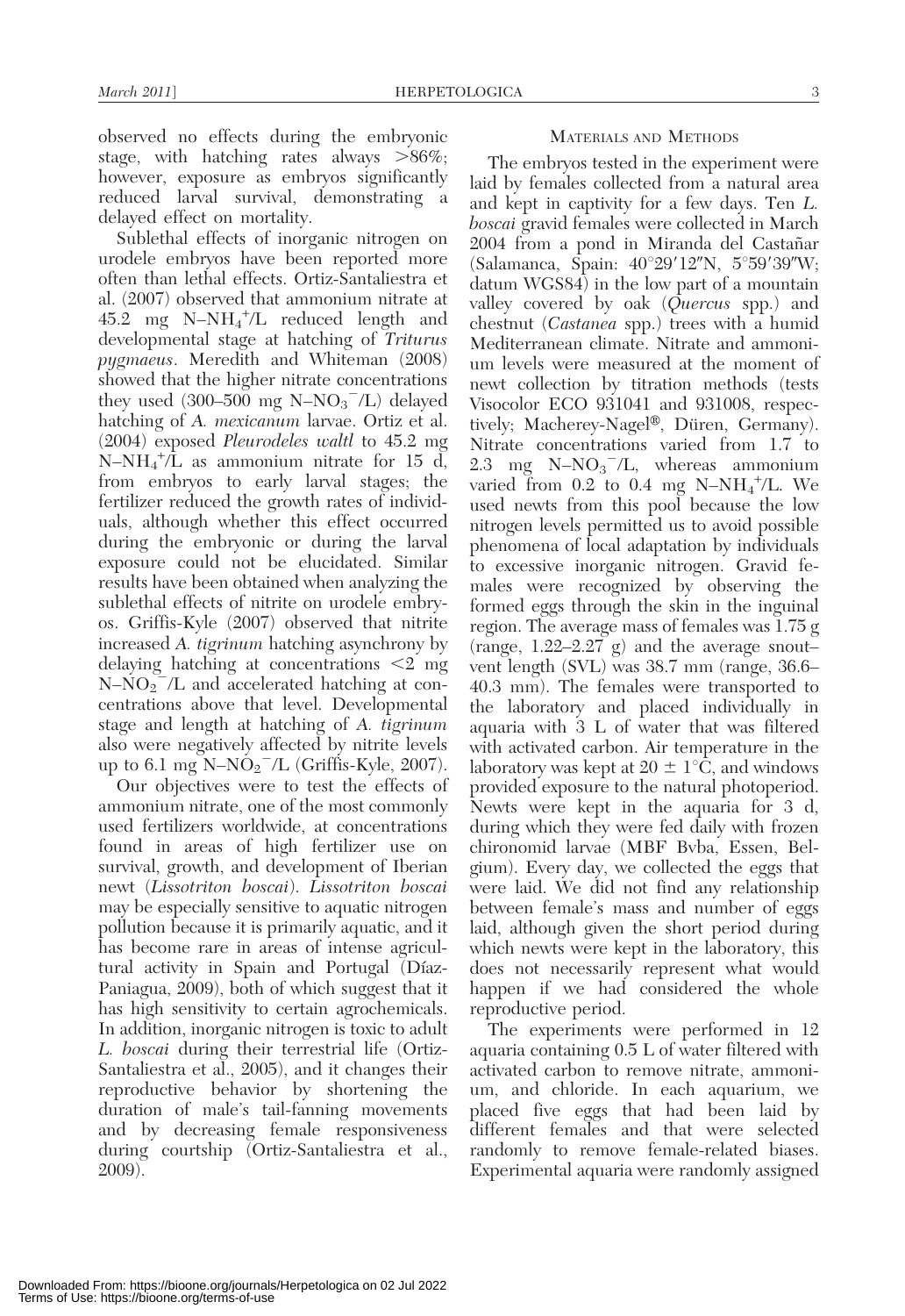to a nominal concentration of ammonium mitrate  $(0, 11.3, \text{ or } 45.2 \text{ mg } N-NH_4^+/\text{L})$ . The lowest concentration was selected from the nitrate legal maximum allowed for drinking waters (European Council, 1998). The highest concentration was selected in accordance with nitrogen concentrations measured in amphibian-inhabited ponds from central Spain that are influenced by agricultural runoff (Ortiz-Santaliestra et al., 2010). Thus, every treatment was replicated four times. To monitor correctly the hatching times, the replication system in every treatment was designed as follows: one replicate contained eggs laid during the first day after the collection of the females, one replicate contained eggs laid during the second day, and two replicates contained eggs laid during the third day. Therefore, the exposure always began within the first 24 h after egg deposition. The experiment lasted for 20 d, the time necessary for all the surviving embryos to hatch.

We prepared a stock solution with ammonium nitrate salt (99% pure; Merck, Darmstaad, Germany) and pipetted the corresponding volumes of this solution into the experimental tanks to obtain the nominal concentrations of ammonium nitrate. To minimize the variations in nitrogen levels, we used a static renewal design with 100% of water renewal and readjustment of ammonium nitrate concentrations every day. At days 10 and 20 of the experiment, before changing the water, we analyzed ammonium and nitrate levels in all the aquaria by titration (tests Visocolor ECO 931041 and 931008, respectively; Macherey-Nagel). Nitrate concentrations ( $\pm 1$  SE) by treatment were  $0.3 \pm 0.1$ ,  $10.0 \pm 0.1$ , and  $42.3 \pm 0.3$  mg N-NO<sub>3</sub><sup>-</sup>/L. Ammonium concentrations  $(\pm 1 \text{ SE})$  by treatment were  $0.2 \pm 0.1$ ,  $0.5 \pm 0.2$ , and  $41.4 \pm 1.6$ 0.1 mg N-NH<sub>4</sub><sup>+</sup>/L. Water pH was monitored daily with a pH meter (Hanna HI-8314Nt; Hanna Instruments, Eibar, Spain). Water pH throughout the experiment varied between 7.20 and 7.40, and no significant variations among experimental aquaria were found (analysis of variance [ANOVA]:  $F_{2,9} = 0.268$ ,  $P = 0.771$ .

We checked the aquaria daily and noted the number of dead embryos. We calculated mortality rate as the number of dead embryos at the end of the experiment, when all the survivors had hatched, divided by the initial number of individuals. Within the first 24 h after hatching, we measured the total length (mouth to tail tip) of every hatchling with a digital caliper ACHA 17<sup>-264</sup> (d =  $0.01$  mm; ACHA, Eibar, Spain) and recorded its developmental stage according to Harrison (1969). We calculated the standard deviation of the hatching time in each aquarium and used it as a hatching asynchrony index. To meet the assumptions of parametric statistics, we transformed mortality rates using arcsine of the square root. Time, length, and stage at hatching, as well as asynchrony index, were log transformed. We used arcsine of square root and logarithm transformations as recommended, respectively, for rates and for linear variables obtained from counts (Sokal and Rohlf, 1995). To analyze the effects of ammonium nitrate on embryonic mortality, hatching time, and asynchrony index, we used univariate ANOVAs with the fertilizer concentration as the categorical factor. The length and the stage at hatching were analyzed with analyses of the covariance, with the transformed hatching time as a covariate. Data for all the dependent values were average values for each experimental aquarium. We used an  $\alpha$  value of 0.05 as the significance level in all the analyses, although we considered P values between 0.05 and 0.1 as marginally significant. When results were significant, we used honestly significant difference (HSD) Tukey post-hoc tests to control for multiple pairwise comparisons. For all statistical analyses, we used SPSS 11.5 for Windows software (SPSS Inc., Chicago, IL, USA).

#### **RESULTS**

Mean mortality rates ( $\pm 1$  SE) were 5.0  $\pm$ 5.0% among controls,  $11.2 \pm 6.6$ % at 11.3 mg N-NH<sub>4</sub><sup>+</sup>/L, and 20.0  $\pm$  8.2% at 45.2 mg N-NH4 + /L. In spite of this slight increase of mortality as the concentration of ammonium nitrate increased (Fig. 1), the ANOVA did not show any statistically significant effect of the fertilizer on embryonic mortality (Table 1).

The effects of ammonium nitrate on hatching time and hatching asynchrony did not vary significantly by concentration (Ta-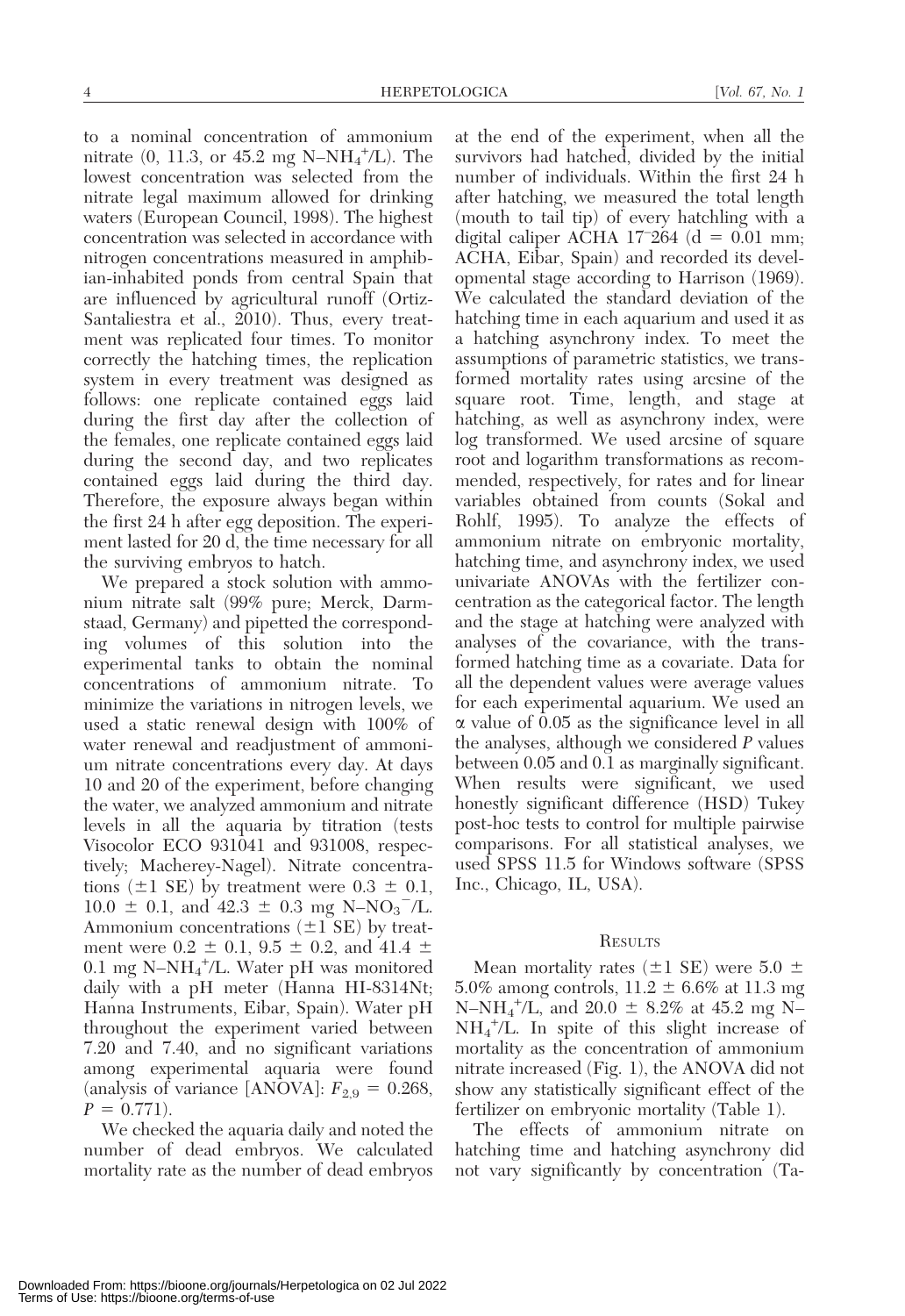



FIG. 1.—Mortality rates (±1 SE) of Lissotriton boscai embryos exposed to different concentrations of ammonium nitrate. Dotted line with black squares corresponds to controls (0 mg N-NH<sub>4</sub><sup>+</sup>/L), dashed line with open circles to 11.3 mg N-NH<sub>4</sub><sup>+/</sup>L, and continuous line with asterisks to 45.2 mg N–NH<sub>4</sub><sup>+</sup>/L. No significant differences among treatments were detected.

ble 1). However, there was a trend in which embryos exposed to the lower ammonium nitrate concentration hatched, on average, 1.3 d earlier than controls, whereas those exposed to the higher concentration hatched 1.7 d later than controls (Fig. 2a). Likewise, mean hatching asynchrony tended to be

greater in control individuals, with an asynchrony index greater than 3 d, than in ammonium nitrate-treated embryos, with an asynchrony index lower than 3 d (Fig. 2b).

The mean developmental stage at which embryos exposed to 11.3 mg  $N-NH_4^+/\text{L}$ hatched tended to be lower than that shown

TABLE 1.—Results of statistical analyses to test the effects of ammonium nitrate  $(NO<sub>3</sub>NH<sub>4</sub>)$  on mortality and hatching variables of Lissotriton boscai embryos.

| Variable                         | Source of variation             | Sum of squares | df             | F      | $\boldsymbol{P}$ |
|----------------------------------|---------------------------------|----------------|----------------|--------|------------------|
| Mortality <sup>a</sup>           | $NO_3NH_4$                      | 0.1653         | $\mathfrak{2}$ | 1.134  | 0.364            |
|                                  | Error                           | 0.6558         | 9              |        |                  |
| Hatching time <sup>b</sup>       | NO <sub>3</sub> NH <sub>4</sub> | 0.0242         | $\mathfrak{2}$ | 1.430  | 0.289            |
|                                  | Error                           | 0.0761         | 9              |        |                  |
| Hatching asynchrony <sup>b</sup> | $NO_3NH_4$                      | 0.0122         | $\mathfrak{2}$ | 0.129  | 0.881            |
|                                  | Error                           | 0.4244         | 9              |        |                  |
| Stage at hatching <sup>c</sup>   | Hatching time <sup>d</sup>      | 0.0004         |                | 18.383 | 0.003            |
|                                  | $NO_3NH_4$                      | 0.0002         | 2              | 3.286  | 0.091            |
|                                  | Error                           | 0.0002         | 8              |        |                  |
| Length at hatching <sup>c</sup>  | Hatching time <sup>d</sup>      | 0.0002         |                | 0.651  | 0.453            |
|                                  | $NO_3NH_4$                      | 0.0042         | $\overline{2}$ | 6.099  | 0.025            |
|                                  | Error                           | 0.0028         | 8              |        |                  |

<sup>a</sup> According to the repeated measures analysis of the variance.

b According to the univariate analysis of the variance.<br>c According to the univariate analysis of the covariance.

<sup>d</sup> Covariate.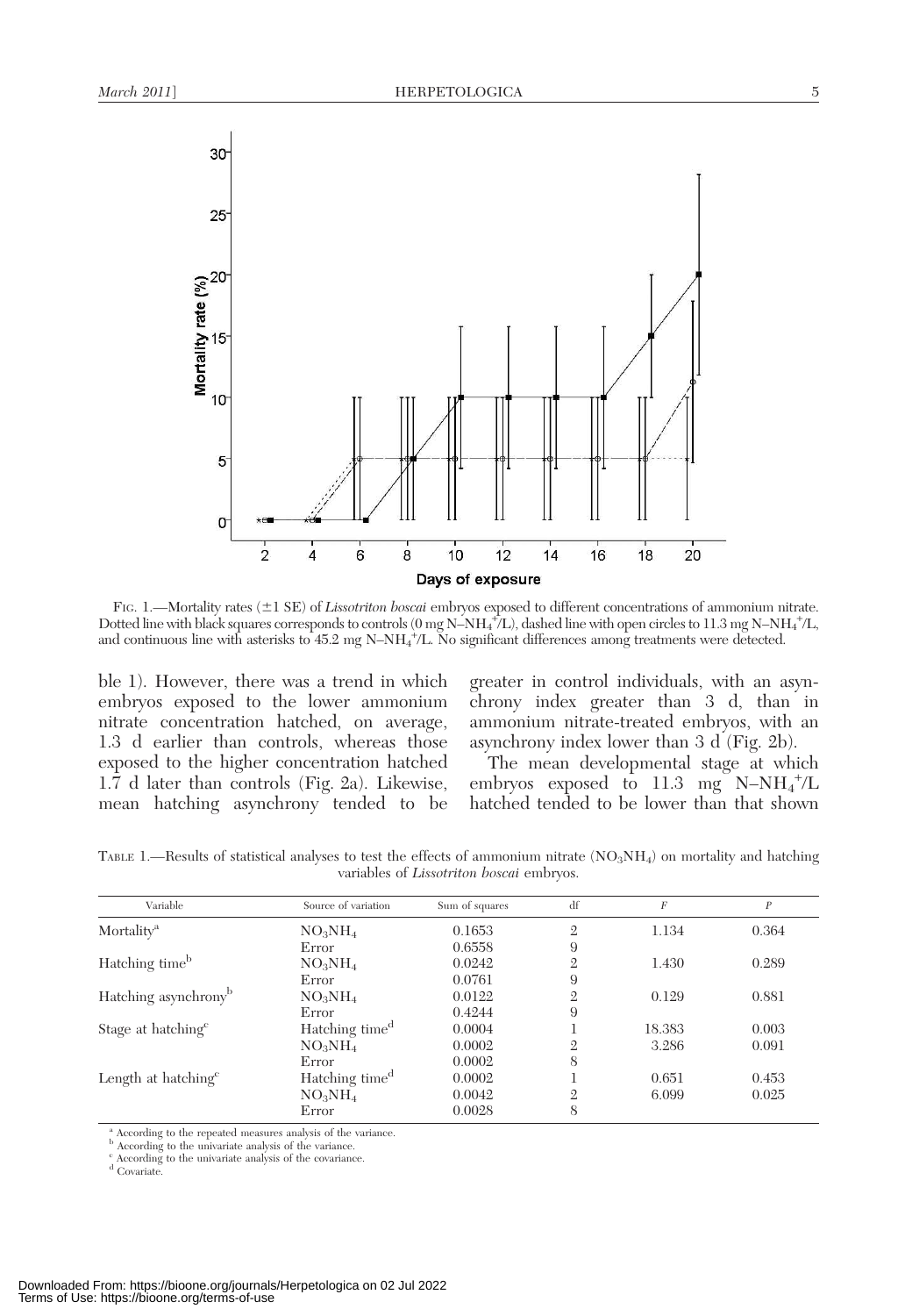

FIG. 2.—Mean  $(\pm 1 \text{ SE})$  values per ammonium nitrate treatment of the hatching variables measured in Lissotriton boscai. (a) Hatching time. (b) Hatching asynchrony. (c) Developmental stage at hatching according to Harrison (1969). (d) Length at hatching.

by both controls and by embryos exposed to the highest ammonium nitrate concentration (Fig. 2c). In spite of these differences, the effect of ammonium nitrate on developmental stage at hatching was only marginally significant when hatching time was taken into account as a covariate (Table 1).

Finally, exposure to ammonium nitrate compromised embryonic growth, causing a smaller size of hatchlings (Fig. 2d). The HSD Tukey post-hoc tests revealed that when hatching time was taken into account as a covariate, the length at hatching was significantly reduced with respect to the controls only at the higher ammonium concentration, with the hatchlings exposed to this level being 9.6% smaller than the controls (control vs. 11.3 mg N-NH<sub>4</sub><sup>+</sup>/L:  $P = 0.092$ ; control vs.  $45.2 \text{ mg} \text{ N-NH}_4^{\text{+}}/\text{L}$ :  $P = 0.019$ ).

#### **DISCUSSION**

Ammonium nitrate at concentrations up to  $45.2 \text{ mg } \text{N-NH}_4^+/\text{L}$  did not cause lethal effects on L. boscai embryos. A few studies have analyzed the effects of ammonium nitrate on amphibian embryos. Contrary to our results, Schuytema and Nebeker (1999a) reported 80% mortality of Pseudacris regilla embryos exposed to  $50.9 \text{ mg N-NH}_4^+/\text{L}$  after 4 d, and 53% mortality of Xenopus laevis after 5 d of exposure to the same concentration. The L. boscai embryos that we tested were clearly more tolerant, with a mortality of only 20% at a concentration slightly below that used by Schuytema and Nebeker (1999a). In another paper, Schuytema and Nebeker (1999b) reported a 100% mortality of Rana aurora embryos after 4 d of exposure to concentrations  $\geq 105$  mg N-NH<sub>4</sub><sup>+</sup>/L as ammonium nitrate, although this result is not directly comparable with ours because of the very different levels of nitrate used. Working in field enclosures that were experimentally fertilized with ammonium nitrate, Griffis-Kyle and Ritchie (2007) found a nonsignificant trend for declining hatching rates of Lithobates sylvaticus with increased ammonium concentrations. In agreement with our findings, Puglis and Boone (2007) did not find any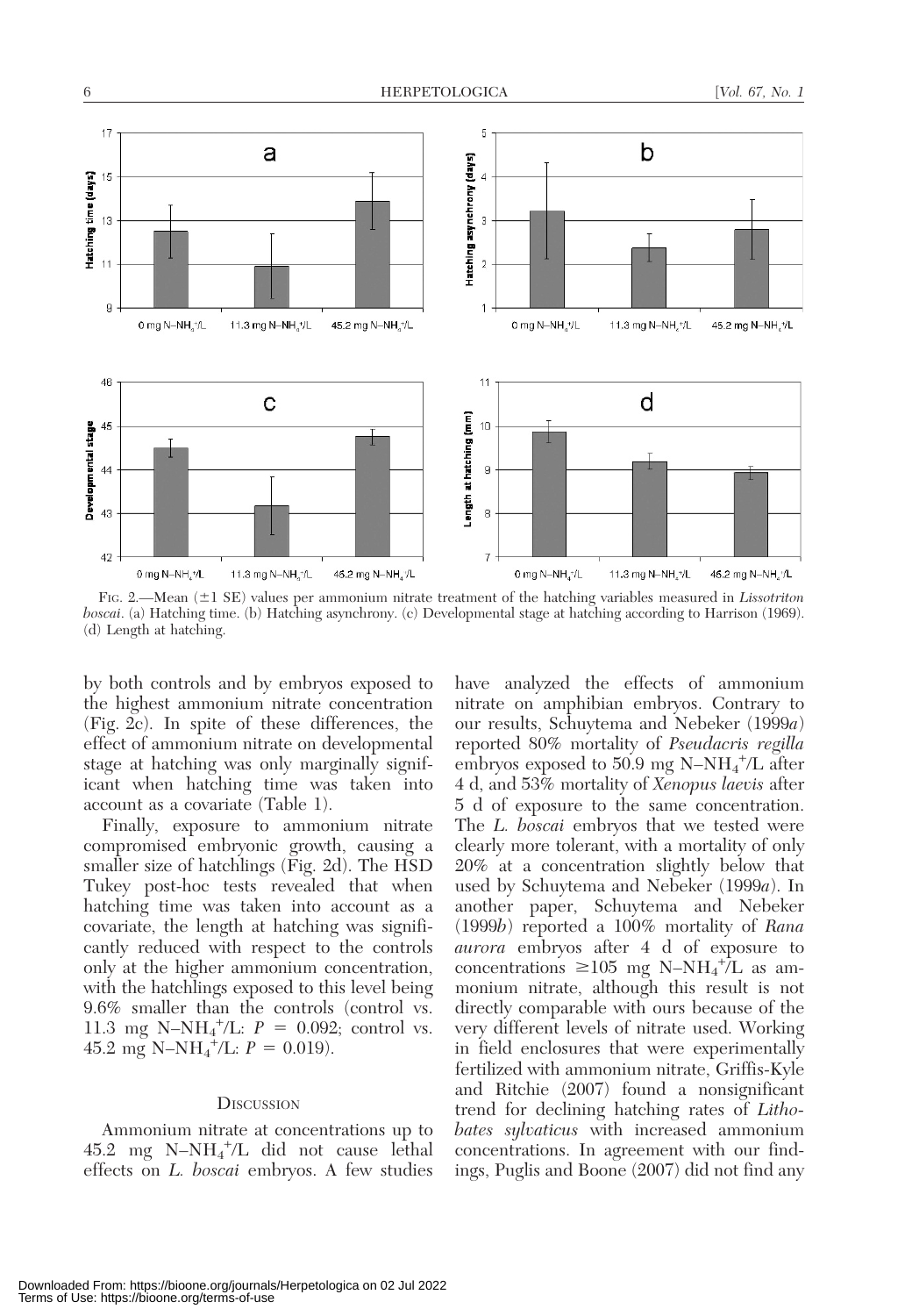effect of 11.3 mg  $N-NH_4^+$ /L on the mortality rate of Lithobates catesbeianus. Regarding studies with embryonic urodeles, no lethal effects of ammonium nitrate at 45.2 mg N–  $NH_4^+/\text{L}$  were reported for embryos of T. pygmaeus (Ortiz-Santaliestra et al., 2007) and C. lusitanica (Ortiz-Santaliestra et al., 2011). In line with these results, which point to a high tolerance of urodele embryos to ammonium nitrate, Griffis-Kyle and Ritchie (2007) reported no effects of ammonium nitrate fertilization on A. *tigrinum* hatching.

Other sources of inorganic nitrogen have provided different results in terms of embryonic sensitivity. For example, sodium nitrate produced complete mortality in P. regilla embryos after 4 d of exposure at 2716 mg  $N-NO_3^-/L$  and in X. laevis embryos exposed for 5 d at 979.2 mg  $N-NO_3^-/L$  (Schuytema and Nebeker, 1999a). These lethal concentrations, however, are far above the concentrations that exist in the field. More environmentally realistic concentrations (up to 9.03 mg  $N-NO<sub>3</sub><sup>-</sup>/L$ ) had no effect on mortality rate of embryos of Lithobates sylvaticus, A. jeffersonianum, A. maculatum, and Bufo americanus (Laposata and Dunson, 1998). Meredith and Whitemann (2008) exposed embryos of A. mexicanum, Hyla chrysoscelis, and Lithobates clamitans to sodium nitrate levels as high as 500 mg N–  $NO<sub>3</sub><sup>-</sup>/L$  and reported no significant effects on survival.

This lack of lethal effects at concentrations of nitrate found in areas of high agricultural intensity, or at levels even higher such as those used by Meredith and Whitemann (2008), supports the conclusion that the toxicity of ammonium nitrate is attributable to ammonium rather than to nitrate (e.g., Schuytema and Nebeker, 1999a). In the water, total ammonium occurs in two forms: the less toxic ionized form  $(NH_4^+)$  and the very toxic un-ionized ammonia  $(NH_3)$ , the most toxic form of inorganic nitrogen. Basic pH, high temperatures, and low levels of dissolved oxygen are the main factors contributing to increased proportions of NH3 (Bower and Bidwell, 1978) and therefore to increased toxicity of ammonium nitrate. In our experiments, pH values were neutral, temperature was maintained at approximately  $20^{\circ}$ C, and dissolved oxygen was not expected to drop because the water was changed daily and the density of embryos in the aquaria was low. From the experimental conditions, we could expect a low proportion of un-ionized ammonia, which would agree with the low toxicity of ammonium nitrate in terms of mortality reported in the present study.

Although ammonium nitrate did not cause lethal effects, it was associated with shorter L. boscai hatchlings. Schuytema and Nebeker (1999a) also observed a negative effect on the size of P. regilla (10-day test) and X. laevis (5day test) embryos exposed to 6.9 mg N-N $\text{H}_4^+$ / L. Likewise, Ortiz-Santaliestra et al. (2007) found that ammonium nitrate at a concentration of  $45.2 \text{ mg } N-\text{NH}_4^+/\text{L}$  reduced not only length but also the developmental stage at hatching in T. pygameus.

Exposure to ammonium nitrate may compromise the energy budget by forcing organisms to spend an extra amount of energy in detoxification (Wright and Wright, 1996), which may reduce growth and development. A reduced hatching size may result in decreased survival during the larval stage (e.g., Semlitsch and Gibbons, 1990). Smaller hatchlings may suffer increased risk of predation (Caldwell et al., 1980), be less efficient than larger hatchlings in the search for food (Steinwascher, 1979), and take longer to reach metamorphosis (Griffis-Kyle, 2007; Marco and Blaustein, 1999).

Although environmentally relevant concentrations of ammonium nitrate did not compromise directly L. boscai embryonic survival, sublethal effects such as the ammonium nitrate-related reduction of growth rate, might compromise the animals' ability to deal with natural stressors, thereby reducing their probabilities of survival in natural environments.

Acknowledgments.—The Department of Environment of the Castilla y León regional Government provided the permit for collecting the animals and conducting the experiments (permit E.P.-268/04 [IS]).

#### LITERATURE CITED

BALLESTER, R. 2003. Los humedales de la Región de Murcia: Humedales y ramblas de la Región de Murcia. Dirección General del Medio Natural, Consejería de Agricultura, Agua y Medio Ambiente, Región de Murcia, Murcia, Spain.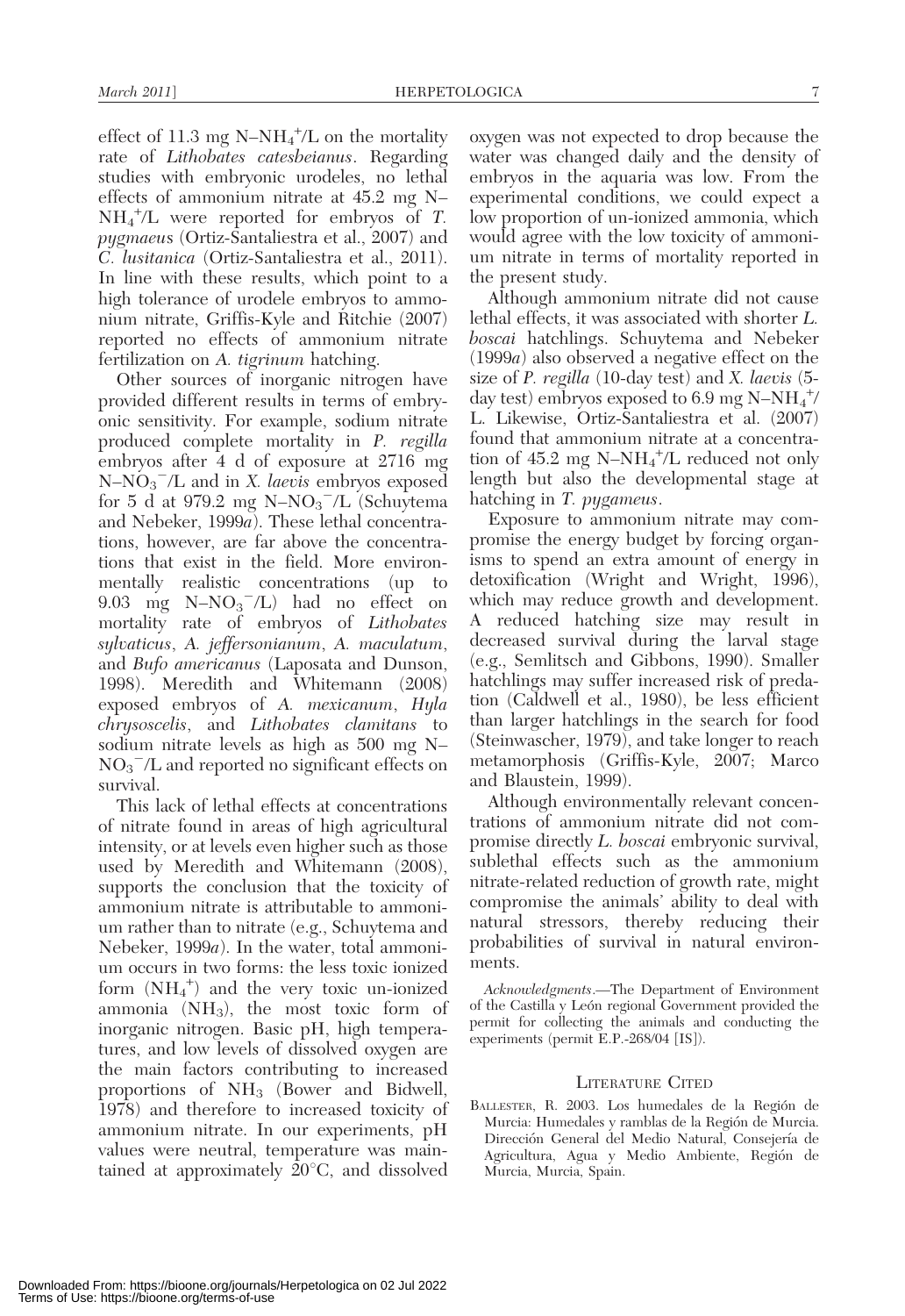- BEEBEE, T. J. C. 1996. Ecology and Conservation of Amphibians. Chapman & Hall, London, UK.
- BEEBEE, T. J. C., AND R. A. GRIFFITHS. 2005. The amphibian decline crisis: A watershed for conservation biology? Biological Conservation 125:271–285.
- BOWER, C. E., AND J. P. BIDWELL. 1978. Ionization of ammonia in seawater: Effects of temperature, pH, and salinity. Journal of the Fisheries Research Board of Canada 35:1012–1016.
- CALDWELL, J. P., J. H. THORP, AND T. O. JERVEY. 1980. Predator-prey relationship among larval dragonflies, salamanders, and frogs. Oecologia 46:285–289.
- CAMARGO, J. A., AND A. ALONSO. 2006. Ecological and toxicological effects of inorganic nitrogen pollution in aquatic ecosystems: A global assessment. Environment International 32:831–849.
- CREWS, T. E., AND M. B. PEOPLES. 2004. Legume versus fertilizer sources of nitrogen: Ecological tradeoff and human needs. Agriculture, Ecosystems & Environment 102:279–297.
- DIAMOND, J. M., D. G. MACKLER, W. J. RASNAKE, AND D. GRUBER. 1993. Derivation of site-specific ammonia criteria for an effluent-dominated headwater stream. Environmental Toxicology and Chemistry 12:649–658.
- Díaz-Paniagua, C. 2009. Tritón ibérico–Lissotriton boscai. In A. Salvador (Ed.), Enciclopedia Virtual de los Vertebrados Españoles. Museo Nacional de Ciencias Naturales, Madrid, Spain, Available at: http://www. vertebradosibericos.org/. Accessed: December 4, 2009.
- DRISCOLL, C. T. 2003. Elevated inputs of reactive nitrogen in the environment. Causes, consequences, and controls. Bioscience 53:311.
- DUNSON, W. A., R. L. WYMAN, AND E. S. CORBETT. 1992. A symposium on amphibian declines and habitat acidification. Journal of Herpetology 26:349–352.
- EGEA-SERRANO, A., M. TEJEDO, AND M. TORRALVA. 2009. Populational divergence in the impact of three nitrogenous compounds and their combination on larvae of the frog Pelophylax perezi (Seoane, 1885). Chemosphere 76:869–877.
- EUROPEAN COUNCIL. 1998. Council Directive 98/83/EC of 3 November 1998 on the Quality of Water Intended for Human Consumption. Pp. L330/32–L330/54. In Official Journal of the European Communities 05/12/98. Publications Office of the European Union, Luxembourg.
- FREDA, J., AND W. A. DUNSON. 1985. The influence of external cation concentration on the hatching of amphibian embryos in water of low pH. Canadian Journal of Zoology 63:2649–2656.
- GALLOWAY, J. N., E. B. COWLING, S. P. SEITZINGER, AND R. H. SOCOLOW. 2002. Reactive nitrogen: Too much of a good thing? Ambio 31:60–63.
- GRIFFIS-KYLE, K. L. 2005. Ontogenic delays in effects of nitrite exposure on tiger salamanders (Ambystoma tigrinum tigrinum) and wood frogs (Rana sylvatica). Environmental Toxicology and Chemistry 24: 1523–1527.
- GRIFFIS-KYLE, K. L. 2007. Sublethal effects of nitrite on eastern tiger salamander (Ambystoma tigrinum tigrinum) and wood frog (Rana sylvatica) embryos and larvae: Implications for field populations. Aquatic Ecology 41:119–127.
- GRIFFIS-KYLE, K. L., AND M. E. RITCHIE. 2007. Amphibian survival, growth and development in response to mineral nitrogen exposure and predator cues in the field: An experimental approach. Oecologia 152: 633–642.
- HARRISON, R. G. 1969. Harrison stages and description of the normal development of the spotted salamander, Ambystoma punctatum (Linn.). Pp. 44–66. In R. G. Harrison (Ed.), Organization and Development of the Embryo. Yale University Press, New Haven, Connecticut, USA.
- HOLLAND, E., B. H. BRASWELL, J. SULZMAN, AND J. F. LAMARQUE. 2005. Nitrogen deposition onto the United States and Western Europe: Synthesis of observations and models. Ecological Applications 15:38–57.
- HUEY, D. W., AND T. L. BEITINGER. 1980. Hematological responses of larval Rana catesbeiana to sublethal nitrite exposures. Bulletin of Environmental Contamination and Toxicology 25:574–577.
- JOFRE, M. B., AND W. H. KARASOV. 1999. Direct effect of ammonia on three species of North American anuran amphibians. Environmental Toxicology and Chemistry 18:1806–1812.
- JOFRE, M. B., M. L. ROSENSHIELD, AND W. H. KARASOV. 2000. Effects of PCB 126 and ammonia, alone and in combination, on green frog (Rana clamitans) and leopard frog (R. pipiens) hatching success, development, and metamorphosis. Journal of the Iowa Academy of Sciences 107:113–122.
- KROSS, B. C., A. D. AYEBO, AND L. J. FUORTES. 1992. Methemoglobinemia: Nitrate toxicity in rural America. American Family Physician 46:183–188.
- LAPOSATA, M. M., AND W. A. DUNSON. 1998. Effects of boron and nitrate on hatching success of amphibian eggs. Archives of Environmental Contamination and Toxicology 35:615–619.
- MANN, R., R. V. HYNE, C. B. CHOUNG, AND S. P. WILSON. 2009. Amphibians and agricultural chemicals: Review of the risks in a complex environment. Environmental Pollution 157:2903–2927.
- MARCO, A., AND A. R. BLAUSTEIN. 1999. The effects of nitrite on behavior and metamorphosis in Cascades frogs (Rana cascadae). Environmental Toxicology and Chemistry 18:946–949.
- MARCO, A., AND M. E. ORTIZ-SANTALIESTRA. 2009. Pollution: Impact of reactive nitrogen on amphibians. Pp. 3145–3185. In H. Heatwole and J. W. Wilkinson (Eds.), Amphibian Biology, Volume 8, Amphibian Decline: Diseases, Parasites, Maladies and Pollution. Surrey Beatty & Sons, Baulkham Hills, New South Wales, Australia.
- MASSAL, L. R., J. W. SNODGRASS, AND R. E. CASEY. 2007. Nitrogen pollution of stormwater ponds: Potential for toxic effects on amphibian embryos and larvae. Applied Herpetology 4:19–29.
- MEREDITH, C. S., AND H. H. WHITEMAN. 2008. Effects of nitrate on embryos of three amphibian species. Bulletin of Environmental Contamination and Toxicology 80:529–533.
- ORTIZ, M. E., A. MARCO, N. SAIZ, AND M. LIZANA. 2004. Impact of ammonium nitrate on growth and survival of six European amphibians. Archives of Environmental Contamination and Toxicology 47:234–239.